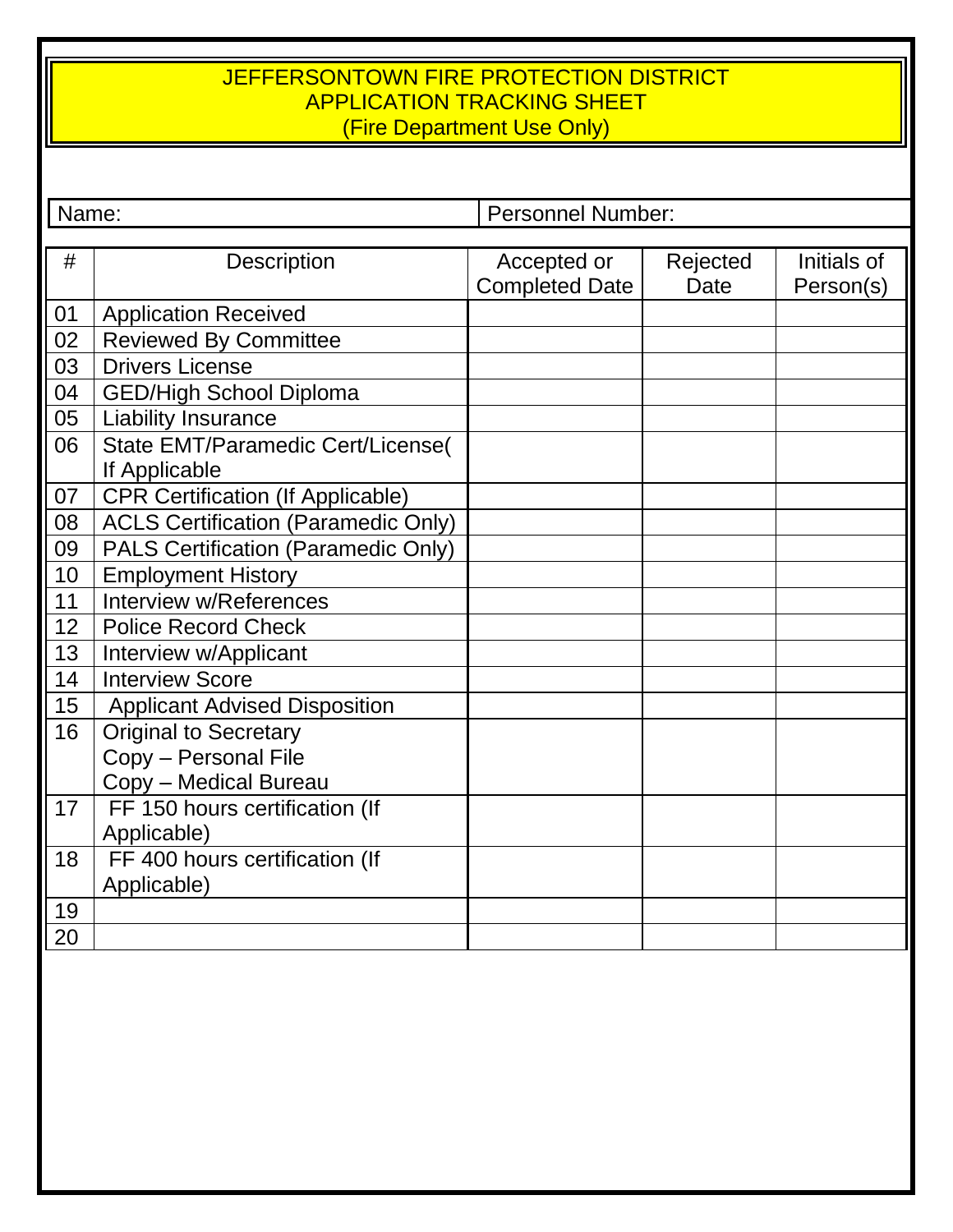The Jeffersontown Fire Protection District is an equal opportunity employer.

# **CAREER FIREFIGHTER OUTLINE**

Pay/Benefits:

- Estimated Yearly Wages \$40,388.37/yearly (initial probation period)
- After Probation \$44,104.86yearly
- Average hours work 52/week (all hours above 40/week compensated  $@ 1 \frac{1}{2} x)$
- Employer paid health and dental insurance
- Participation in Kentucky County Employee Retirement System (hazardous)\*
- Participation in KY Fire Commission educational incentive program (\$4,000/year/individual)\*
- Paid vacation and sick leave policy
- Paid holidays and personal time policy
- Uniform/clothing maintenance allowance
- Employer paid Life Insurance policy for member and spouse
- *\* Not applicable to all employees*

## Minimum Qualifications

- Minimum of 18 years of age
- Minimum of a high school diploma or GED
- Valid driver's license
- Liability Insurance, current
- Satisfactory criminal and employment background check
- Successful completion of a Jeffersontown Fire Department provided physical examination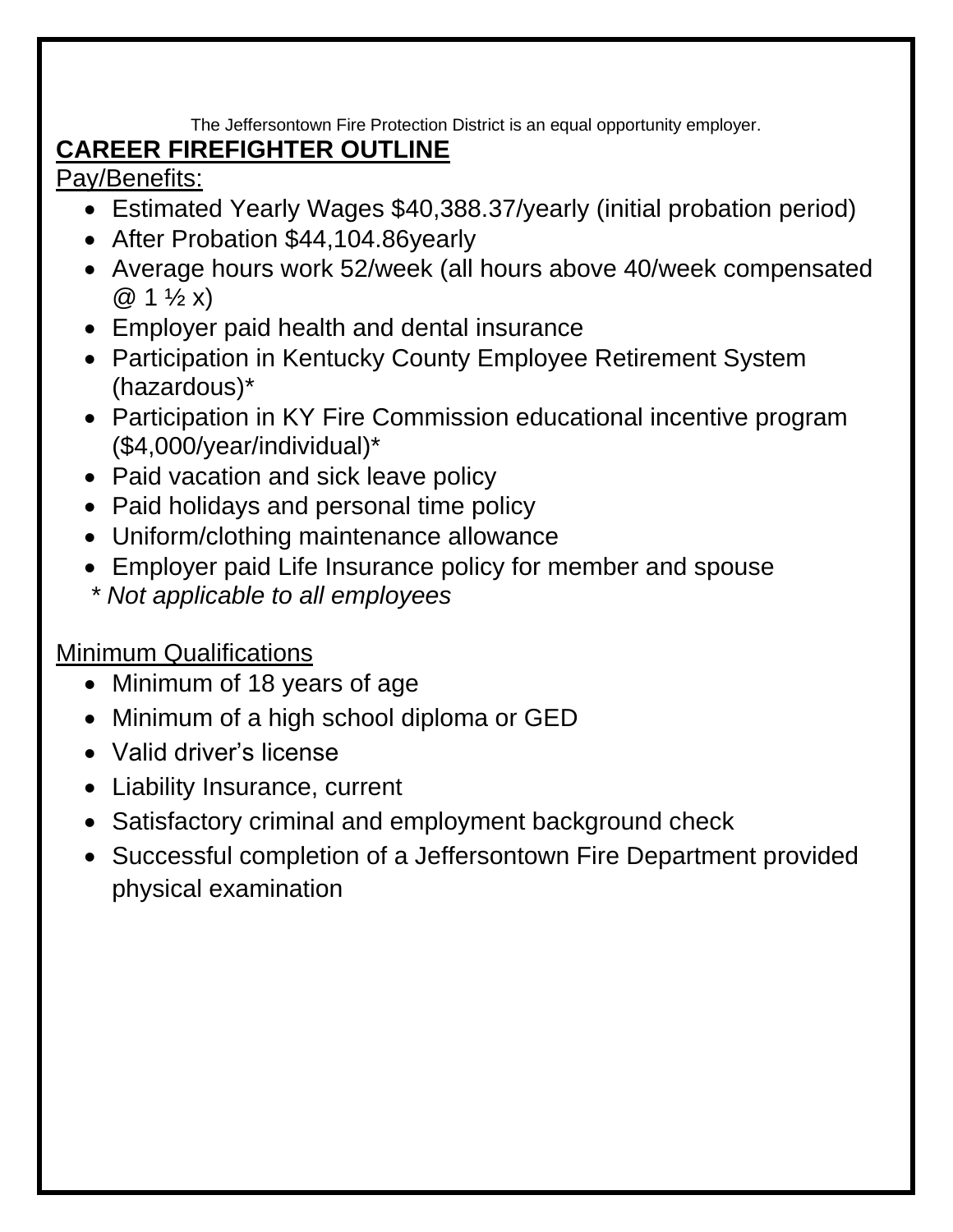## **DESCRIPTION OF FIREFIGHTER POSITION**

ESSENTIAL FUNCTIONS: The most important and indispensable duties required of a firefighter with the Jeffersontown Fire Protection District relate to the fire suppression and rescue procedures, including the following functions:

- 1. SAFETY: A firefighter must:
	- (a) Know the dangerous building conditions created by fire;
	- (b) Be able to act in a fire situation or hostile environment; and,
	- (c) Be able to use safety procedures in emergency operations in relation:
		- (1) Protective equipment

(2) Team work

(3) Portable tools and equipment;

- (4) Riding on apparatus
- (5) Hazardous materials incidents.

(d) Not pose a direct threat or significant risk to the health or safety of other firefighters or the public.

2. EMERGENCY MEDICAL CARE AND RESCUE: A firefighter must be able to examine a victim to identify symptoms of life- threatening injuries and be able to search for victims in smoke-filled buildings or other hostile environments, and remove injured persons from the immediate hazard.

3. FIRE EQUIPMENT: A firefighter must be able to use fire equipment such as nozzles and hose appliances carried on a pumper, advance dry hose lines, connect hose, work from a ladder with a charged attack line, carry hose into a building, and replace a burst section of hose line, in an emergency situation.

4. SELF CONTAINED BREATHING APPARATUS: A firefighter must know the various hazardous respiratory environments encountered in firefighting and be able to use self-contained breathing apparatus in an emergency situation.

5. FORCIBLE ENTRY AND VENTILATION: A firefighter must be able to use manual forcible entry tools, know the advantages and effects of ventilation, and be able to ventilate a fire.

6. LADDERS: A firefighter must be able to carry, raise, and climb ground and aerial ladders while carrying firefighting tools or equipment while ascending and descending, and while bringing an injured person down the ladders.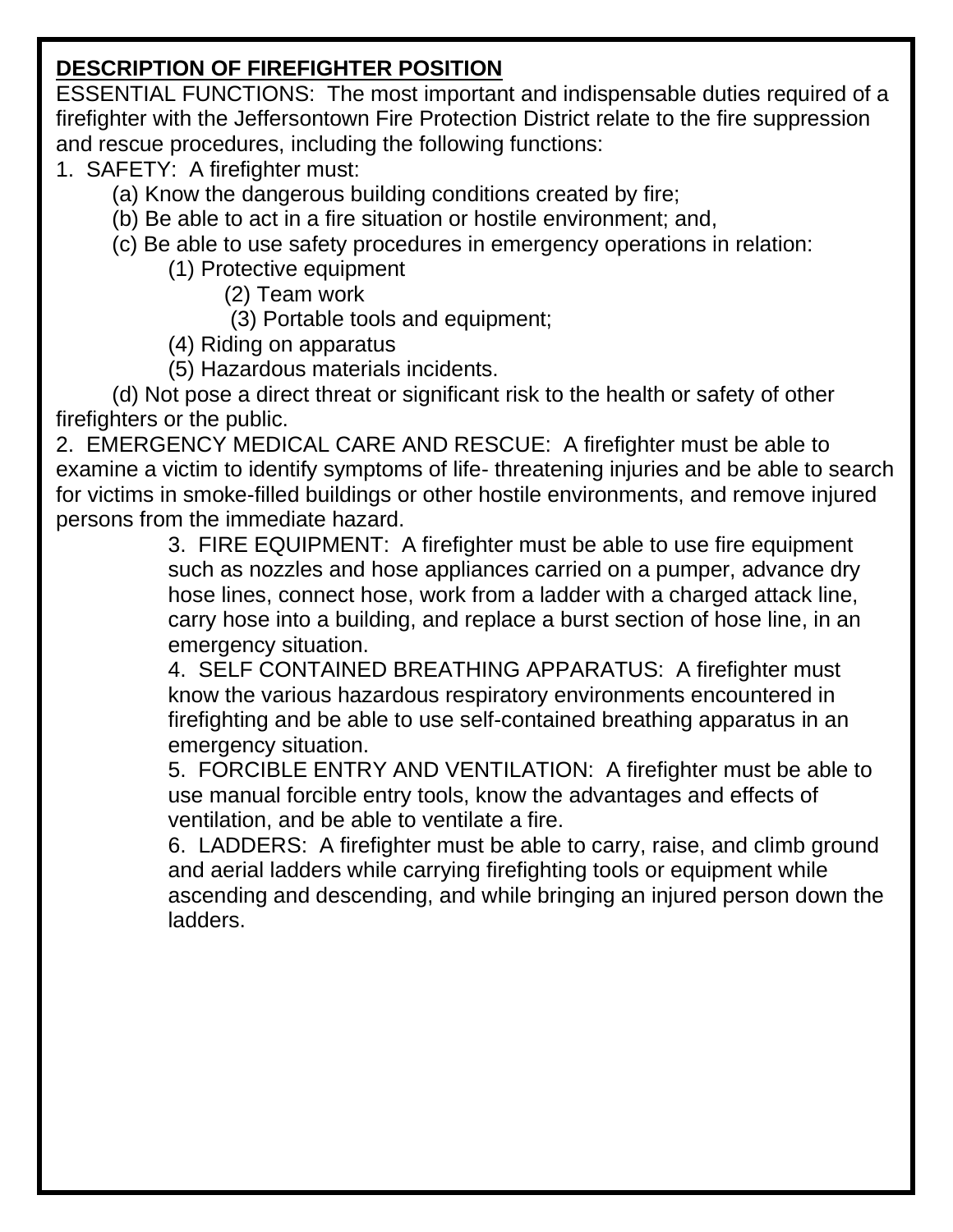#### Terms for Membership/ Application process

I understand that should I lose or forfeit for any reason either my operator's license or my automobile liability insurance, JFD has grounds for disciplinary action up to and including discharge. Should I fail to notify the proper fire department authorities of the loss of either my operator's license or liability insurance within 48 hours, I could face disciplinary action up to and including discharge.

I understand that any and all issued items and equipment remain in the property of the department and I am responsible for properly returning them to the department at any time that my active membership terminates. The issued items must be returned to the Equipment Officer or his designated person.

I hereby agree, if accepted, that I will abide by the By-Laws of the department, its rules and regulations. I further agree to obey all lawful orders from my officers when representing the Jeffersontown Fire Protection District. I also understand that if qualified for membership, I shall be on probation for a period of at least one (1) year.

#### CONSENT TO UNDERGOING A PHYSICAL EXAMINATION & STRESS TEST

Being 18 years or older, I do hereby voluntarily consent to undergoing a physical examination and stress test provided to me by the Jeffersontown Fire Protection District for the purposes of determining my physical fitness to become or remain a position with the Jeffersontown Fire Protection District. I do hereby do further agree to hold the Jeffersontown Fire Protection District harmless for any errors or omissions on the part of the medical team conducting the physical examination and stress test.

To my knowledge there are no medical or physical reasons why the Jeffersontown Fire Protection District would cause me to incur injury or illness.

Applicant initials\_\_\_\_\_\_\_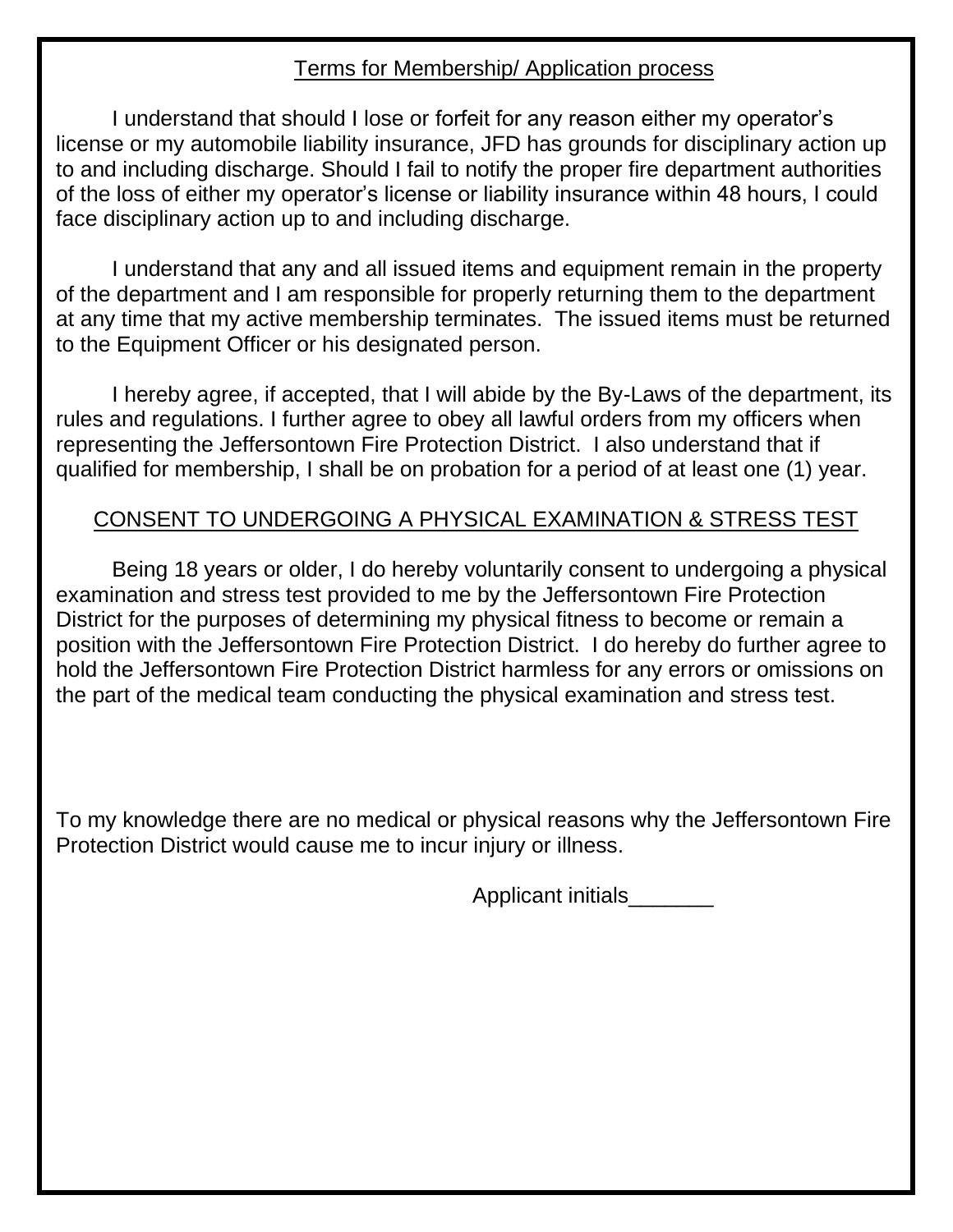## Personal Information

| PRINT IN INK. Answer each item completely and accurately. Incomplete answers may disqualify you or may cause delays. FALSE answers may lead<br>to rejection of application and/or dismissal. Please write the letters "NA" (Not Applicable) in those sections which do not apply to you. Attach additional<br>pages if needed. WRITE LEGIBLE. |                      |               |          |                                                                |              |                                           |       |        |
|-----------------------------------------------------------------------------------------------------------------------------------------------------------------------------------------------------------------------------------------------------------------------------------------------------------------------------------------------|----------------------|---------------|----------|----------------------------------------------------------------|--------------|-------------------------------------------|-------|--------|
| Full Name:                                                                                                                                                                                                                                                                                                                                    |                      |               |          |                                                                |              |                                           |       |        |
| Home Phone:                                                                                                                                                                                                                                                                                                                                   | Your contact Number: |               |          |                                                                |              |                                           |       |        |
| <b>Current Street Address:</b>                                                                                                                                                                                                                                                                                                                |                      |               |          | <u> 1989 - Johann Barbara, margaret eta idazlea (h. 1989).</u> |              |                                           |       |        |
| City, State Zip Code:                                                                                                                                                                                                                                                                                                                         |                      |               |          |                                                                |              |                                           |       |        |
| Email:                                                                                                                                                                                                                                                                                                                                        |                      |               |          |                                                                |              |                                           |       |        |
| Date of Birth:                                                                                                                                                                                                                                                                                                                                |                      |               |          |                                                                |              |                                           |       |        |
| Driver's information                                                                                                                                                                                                                                                                                                                          |                      |               |          |                                                                |              |                                           |       |        |
| Type of auto: _________________________                                                                                                                                                                                                                                                                                                       |                      |               |          |                                                                |              | Insurance Company: ______________________ |       |        |
|                                                                                                                                                                                                                                                                                                                                               |                      |               |          |                                                                |              |                                           |       |        |
| Education and Training: Give complete information.<br>Schools                                                                                                                                                                                                                                                                                 | Name of              |               | Attended |                                                                | <b>Hours</b> | Date of                                   | Major | Degree |
|                                                                                                                                                                                                                                                                                                                                               | School               |               | from     | to                                                             | Earned       | Graduation                                | Minor |        |
| <b>Grade School</b>                                                                                                                                                                                                                                                                                                                           |                      |               |          |                                                                |              |                                           |       |        |
| High School or<br><b>GED</b>                                                                                                                                                                                                                                                                                                                  |                      |               |          |                                                                |              |                                           |       |        |
| College or<br>University                                                                                                                                                                                                                                                                                                                      |                      |               |          |                                                                |              |                                           |       |        |
| Vocational or<br><b>Business</b>                                                                                                                                                                                                                                                                                                              |                      |               |          |                                                                |              |                                           |       |        |
| Have you ever served in the military?<br>If yes, complete the following:                                                                                                                                                                                                                                                                      |                      | $\square$ Yes |          | $\square$ No                                                   |              |                                           |       |        |
| Dates<br>To:<br>From:                                                                                                                                                                                                                                                                                                                         |                      |               | Branch:  |                                                                |              | Rank at Time of Discharge:                |       |        |
| $\square$ Yes<br>$\square$ No<br>Are you a United States citizen?                                                                                                                                                                                                                                                                             |                      |               |          |                                                                |              |                                           |       |        |
|                                                                                                                                                                                                                                                                                                                                               |                      |               |          |                                                                |              |                                           |       |        |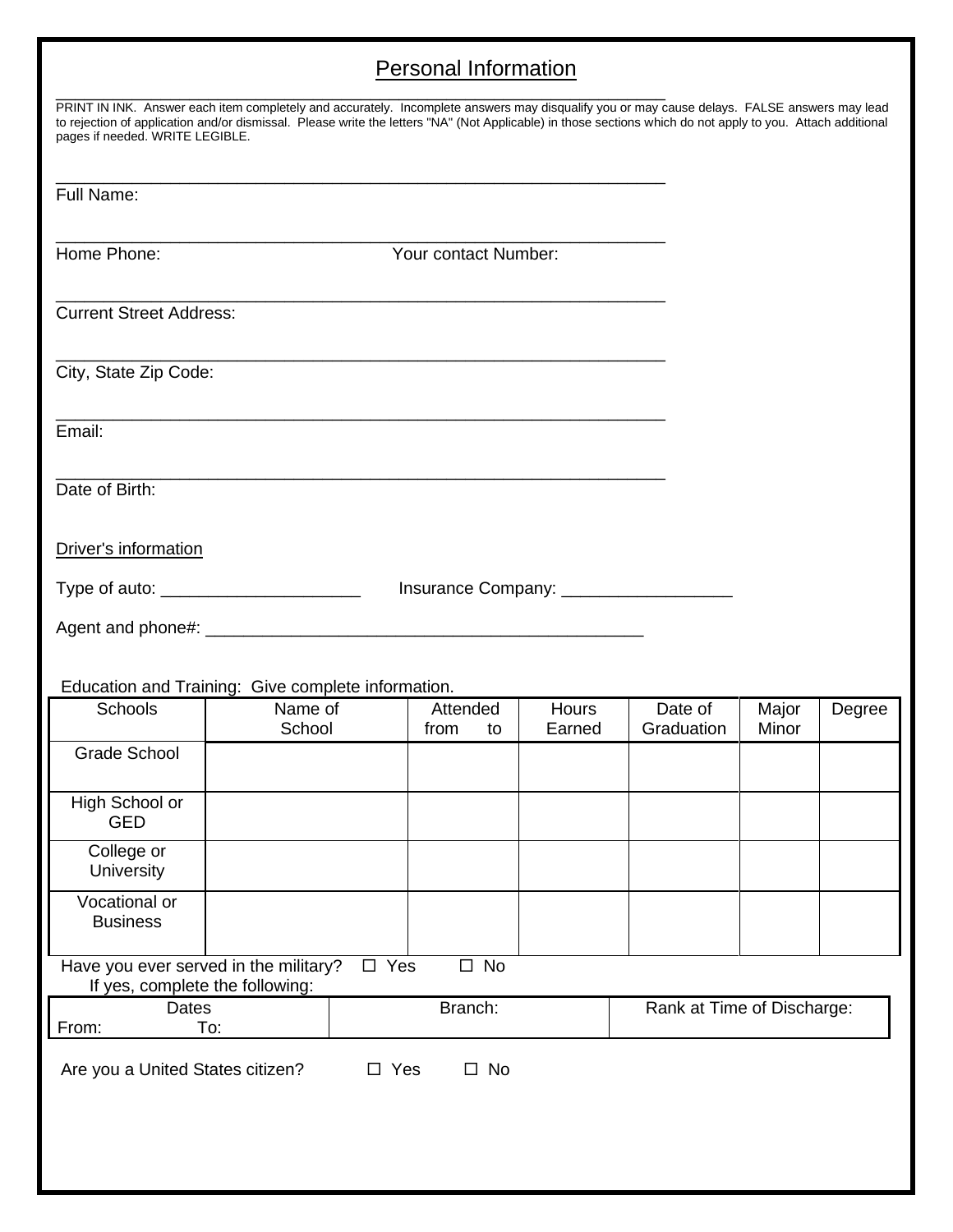#### Employment History

Employment Experience: Begin with your most recent job and describe in detail each specific job you have had in the last fifteen- (15) years. Periods of unemployment should also be noted. Leave no gaps in time sequence. Be sure to list all applicable experience, which qualifies you for the position sought. Attach additional forms if needed to complete employment history. You may exclude organizations, which indicate color, religion, gender, national origin, disabilities, or other protected status.

| Employer:                                                                                                   | Describe your duties: |
|-------------------------------------------------------------------------------------------------------------|-----------------------|
|                                                                                                             |                       |
|                                                                                                             |                       |
|                                                                                                             |                       |
|                                                                                                             |                       |
| Address:                                                                                                    |                       |
|                                                                                                             |                       |
|                                                                                                             |                       |
|                                                                                                             |                       |
| (Street, City, State, Zip Code, Phone #)<br>Kind of Business:                                               |                       |
|                                                                                                             | Reason for leaving:   |
| Your Position:                                                                                              | <b>Work Schedule:</b> |
|                                                                                                             |                       |
| From (Month, Day, Year)                                                                                     | Salary                |
| To                                                                                                          | Start:<br>Finish:     |
|                                                                                                             |                       |
| Employer:                                                                                                   | Describe your duties: |
|                                                                                                             |                       |
|                                                                                                             |                       |
|                                                                                                             |                       |
|                                                                                                             |                       |
|                                                                                                             |                       |
| Address:                                                                                                    |                       |
|                                                                                                             |                       |
|                                                                                                             |                       |
|                                                                                                             |                       |
| (Street, City, State, Zip Code, Phone #)                                                                    |                       |
| Kind of Business:                                                                                           | Reason for leaving:   |
|                                                                                                             |                       |
| Your Position:                                                                                              | Work schedule:        |
| From (Month, Day, Year)                                                                                     | Salary                |
| To                                                                                                          | Start:<br>Finish:     |
|                                                                                                             |                       |
| List any firefighting equipment, machinery, office equipment, including computers, you are able to operate: |                       |
|                                                                                                             |                       |
|                                                                                                             |                       |
|                                                                                                             |                       |
|                                                                                                             |                       |
|                                                                                                             |                       |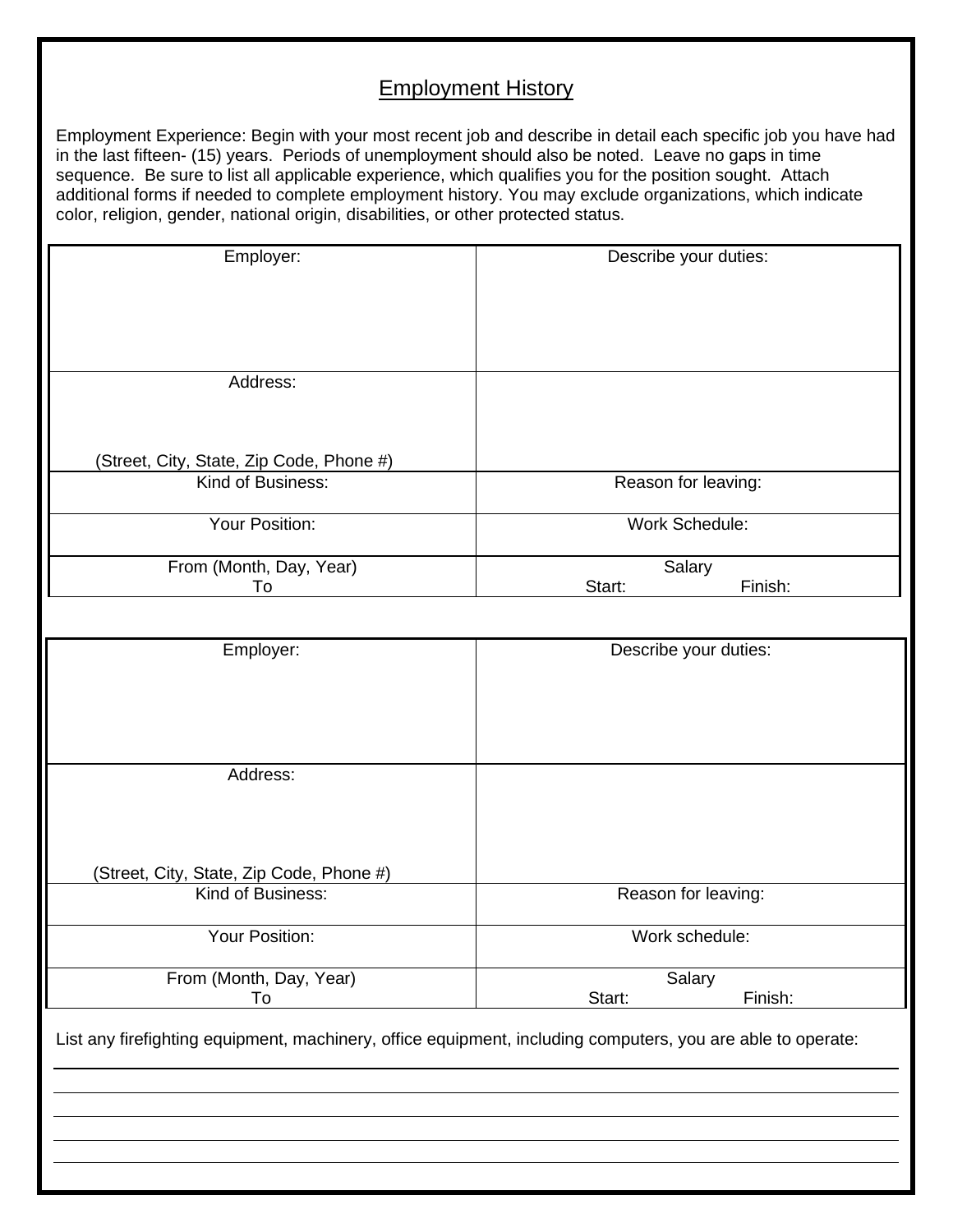## Back Ground Information

| Charge:                         | Location (City/State)                                                                                                                                                                                                                                                                            | Date                          | <b>Disposition of Charge</b> |
|---------------------------------|--------------------------------------------------------------------------------------------------------------------------------------------------------------------------------------------------------------------------------------------------------------------------------------------------|-------------------------------|------------------------------|
|                                 |                                                                                                                                                                                                                                                                                                  |                               |                              |
|                                 |                                                                                                                                                                                                                                                                                                  |                               |                              |
|                                 |                                                                                                                                                                                                                                                                                                  |                               |                              |
|                                 |                                                                                                                                                                                                                                                                                                  |                               |                              |
|                                 |                                                                                                                                                                                                                                                                                                  |                               |                              |
|                                 |                                                                                                                                                                                                                                                                                                  |                               |                              |
|                                 | Have you ever been convicted of a felony?<br>$\Box$ Yes                                                                                                                                                                                                                                          | $\Box$ No (List all felonies) |                              |
|                                 | (The Jeffersontown Fire District will check your driving record and insurance periodically)                                                                                                                                                                                                      |                               |                              |
|                                 |                                                                                                                                                                                                                                                                                                  |                               |                              |
|                                 | Do you wish to make the JFPD aware of any reasonable accommodations, which may be required for you to                                                                                                                                                                                            |                               |                              |
|                                 | perform firefighter duties or proceed through application process?                                                                                                                                                                                                                               |                               |                              |
|                                 |                                                                                                                                                                                                                                                                                                  |                               |                              |
|                                 | REASONABLE ACCOMMODATIONS: The Jeffersontown Fire Protection District will make reasonable accommodations for any individual with<br>disabilities unless the accommodation would present a threat or significant risk to the health or safety of other firefighters or the public, or impose and |                               |                              |
|                                 | undue hardship on the operation of the Jeffersontown Fire Protection District.                                                                                                                                                                                                                   |                               |                              |
|                                 | Your signature at the bottom of this form indicates that you have received and read each of the materials                                                                                                                                                                                        |                               |                              |
|                                 | above concerning the application and membership process for a firefighter with the Jeffersontown Fire                                                                                                                                                                                            |                               |                              |
| <b>Protection District.</b>     |                                                                                                                                                                                                                                                                                                  |                               |                              |
|                                 |                                                                                                                                                                                                                                                                                                  |                               |                              |
|                                 |                                                                                                                                                                                                                                                                                                  |                               |                              |
|                                 | Furthermore, I certify that the information given in this application is correct and complete to the best of my                                                                                                                                                                                  |                               |                              |
|                                 | knowledge. I am aware that should an investigation at any time show falsification I may be excluded from                                                                                                                                                                                         |                               |                              |
|                                 | consideration or if accepted I may be terminated and/or disqualified from further consideration.                                                                                                                                                                                                 |                               |                              |
|                                 | I hereby authorize the Jeffersontown Fire District to request any law enforcement agency to release all                                                                                                                                                                                          |                               |                              |
|                                 | information (including but not limited to traffic, arrest, convictions, and credit records) to the Jeffersontown Fire                                                                                                                                                                            |                               |                              |
|                                 |                                                                                                                                                                                                                                                                                                  |                               |                              |
|                                 |                                                                                                                                                                                                                                                                                                  |                               |                              |
|                                 |                                                                                                                                                                                                                                                                                                  |                               |                              |
|                                 |                                                                                                                                                                                                                                                                                                  |                               |                              |
|                                 |                                                                                                                                                                                                                                                                                                  |                               |                              |
|                                 | List 3 names, addresses, telephone numbers that are not related to you and are not previous employers.                                                                                                                                                                                           |                               |                              |
|                                 |                                                                                                                                                                                                                                                                                                  |                               |                              |
|                                 |                                                                                                                                                                                                                                                                                                  |                               |                              |
|                                 |                                                                                                                                                                                                                                                                                                  |                               |                              |
|                                 |                                                                                                                                                                                                                                                                                                  |                               |                              |
|                                 | $3.$ $\overline{\phantom{a}}$                                                                                                                                                                                                                                                                    |                               |                              |
|                                 |                                                                                                                                                                                                                                                                                                  |                               |                              |
|                                 |                                                                                                                                                                                                                                                                                                  |                               |                              |
|                                 |                                                                                                                                                                                                                                                                                                  |                               |                              |
| District or its representative. |                                                                                                                                                                                                                                                                                                  |                               |                              |